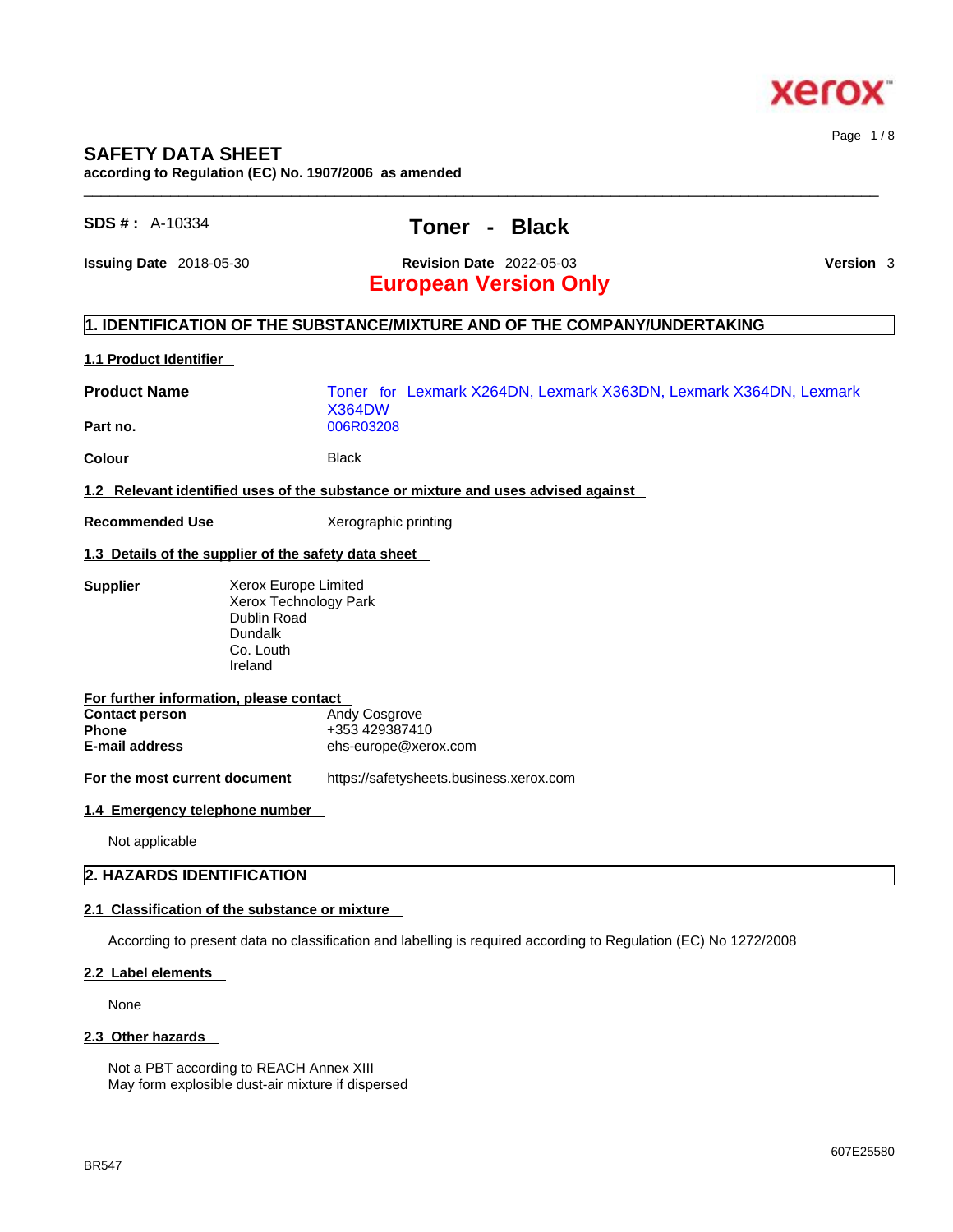$\_$  ,  $\_$  ,  $\_$  ,  $\_$  ,  $\_$  ,  $\_$  ,  $\_$  ,  $\_$  ,  $\_$  ,  $\_$  ,  $\_$  ,  $\_$  ,  $\_$  ,  $\_$  ,  $\_$  ,  $\_$  ,  $\_$  ,  $\_$  ,  $\_$  ,  $\_$  ,  $\_$  ,  $\_$  ,  $\_$  ,  $\_$  ,  $\_$  ,  $\_$  ,  $\_$  ,  $\_$  ,  $\_$  ,  $\_$  ,  $\_$  ,  $\_$  ,  $\_$  ,  $\_$  ,  $\_$  ,  $\_$  ,  $\_$  , Page 2 / 8

**Xerox** 

# **SDS # :** A-10334 **Toner - Black**

**Issuing Date** 2018-05-30 **Revision Date** 2022-05-03 **Version** 3

 $\_$  ,  $\_$  ,  $\_$  ,  $\_$  ,  $\_$  ,  $\_$  ,  $\_$  ,  $\_$  ,  $\_$  ,  $\_$  ,  $\_$  ,  $\_$  ,  $\_$  ,  $\_$  ,  $\_$  ,  $\_$  ,  $\_$  ,  $\_$  ,  $\_$  ,  $\_$  ,  $\_$  ,  $\_$  ,  $\_$  ,  $\_$  ,  $\_$  ,  $\_$  ,  $\_$  ,  $\_$  ,  $\_$  ,  $\_$  ,  $\_$  ,  $\_$  ,  $\_$  ,  $\_$  ,  $\_$  ,  $\_$  ,  $\_$  ,

#### **3. COMPOSITION/INFORMATION ON INGREDIENTS**

#### **3.2 Mixtures**

| <b>Chemical Name</b>    | Weight % | <b>CAS No.</b> | <b>EC-No</b> | <b>Classification (Reg.)</b><br>1272/2008) | Hazard<br><b>Statements</b> | <b>REACH Registration</b><br><b>Number</b> |
|-------------------------|----------|----------------|--------------|--------------------------------------------|-----------------------------|--------------------------------------------|
| Polyester resin         | 80-95    | Proprietary    | Not listed   | $- -$                                      |                             |                                            |
| Carbon black            | $3 - 15$ | 1333-86-4      | 215-609-9    | $\sim$ $\sim$                              |                             | 01-2119384822-32-0065                      |
| Amorphous silica        | <5       | 7631-86-9      | 231-545-4    | $\sim$ $\sim$                              | $- -$                       |                                            |
| Organo-chromium complex | <2       | 72869-85-3     | 276-955-4    | Aquatic Acute 1                            | H400                        | $- -$                                      |
|                         |          |                |              | Aquatic Chron, 1                           | H410                        |                                            |
| Titanium dioxide        |          | 13463-67-7     | 236-675-5    | Carc (Inhal) 2                             | H <sub>351</sub>            | $- -$                                      |

#### **Full text of H- statements: see section 16 Note**

"--" indicates no classification or hazard statements apply.

Components marked as "Not Listed" are exempt from registration.

Where no REACH registration number is listed, it is considered confidential to the Only Representative.

### **4. FIRST AID MEASURES**

#### **4.1 Description of first aid measures**

| <b>General advice</b>                                   | For external use only. When symptoms persist or in all cases of doubt seek medical advice.<br>Show this safety data sheet to the doctor in attendance. |
|---------------------------------------------------------|--------------------------------------------------------------------------------------------------------------------------------------------------------|
| Eye contact                                             | Immediately flush with plenty of water. After initial flushing, remove any contact lenses and<br>continue flushing for at least 15 minutes             |
| <b>Skin contact</b>                                     | Wash skin with soap and water                                                                                                                          |
| <b>Inhalation</b>                                       | Move to fresh air                                                                                                                                      |
| Ingestion                                               | Rinse mouth with water and afterwards drink plenty of water or milk                                                                                    |
|                                                         |                                                                                                                                                        |
|                                                         | 4.2 Most important symptoms and effects, both acute and delayed                                                                                        |
| Acute toxicity                                          |                                                                                                                                                        |
| <b>Eyes</b>                                             | No known effect                                                                                                                                        |
| Skin                                                    | No known effect                                                                                                                                        |
| <b>Inhalation</b>                                       | No known effect                                                                                                                                        |
| Ingestion                                               | No known effect                                                                                                                                        |
| <b>Chronic effects</b>                                  |                                                                                                                                                        |
| <b>Chronic toxicity</b>                                 | No known effects under normal use conditions                                                                                                           |
| <b>Main symptoms</b>                                    | Overexposure may cause:                                                                                                                                |
|                                                         | mild respiratory irritation similar to nuisance dust.                                                                                                  |
|                                                         | 4.3 Indication of immediate medical attention and special treatment needed                                                                             |
| <b>Protection of first-aiders</b><br>Notes to physician | No special protective equipment required<br>Treat symptomatically                                                                                      |
|                                                         |                                                                                                                                                        |

## **5. FIREFIGHTING MEASURES**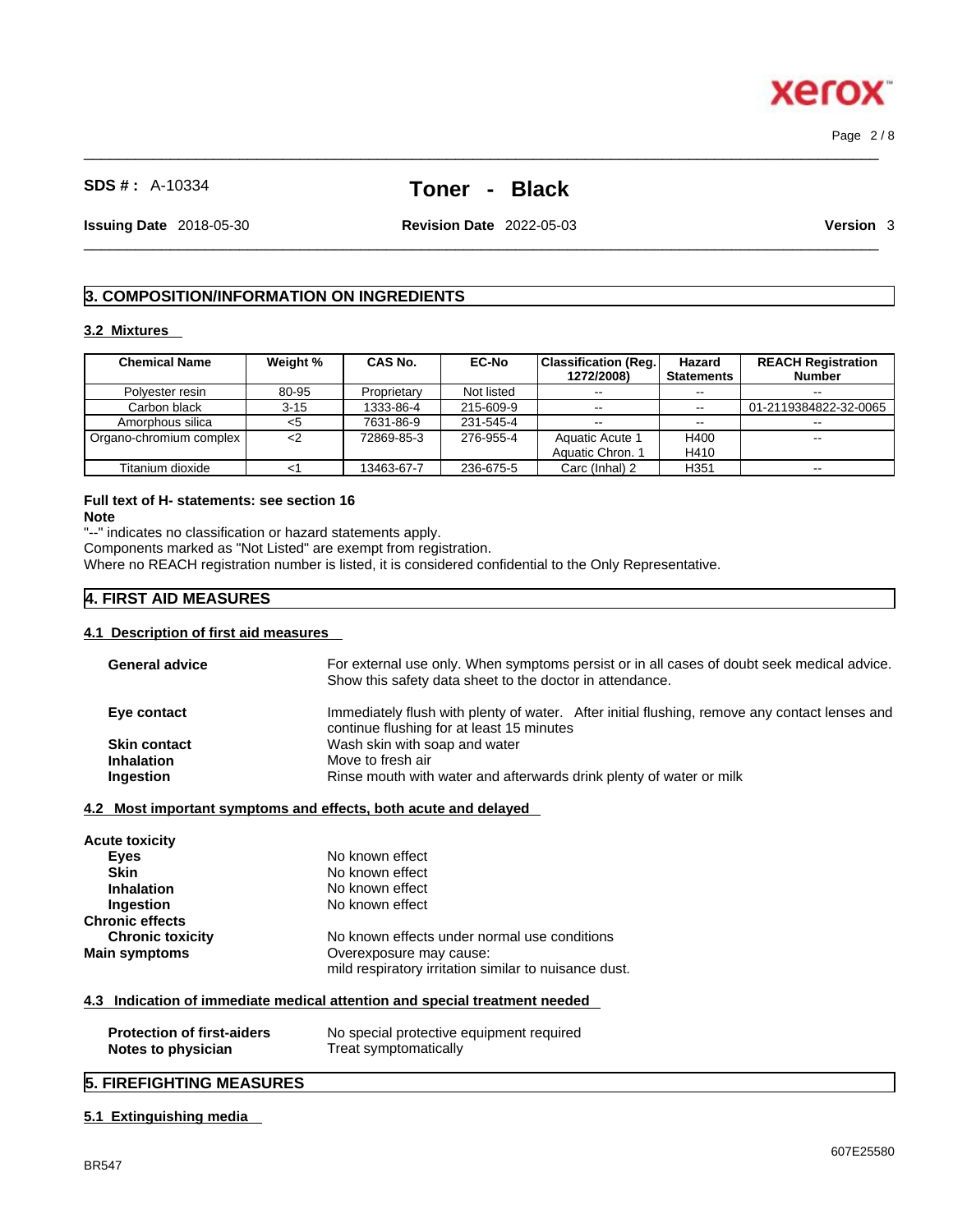# 607E25580

**SDS # :** A-10334 **Toner - Black**

 $\_$  ,  $\_$  ,  $\_$  ,  $\_$  ,  $\_$  ,  $\_$  ,  $\_$  ,  $\_$  ,  $\_$  ,  $\_$  ,  $\_$  ,  $\_$  ,  $\_$  ,  $\_$  ,  $\_$  ,  $\_$  ,  $\_$  ,  $\_$  ,  $\_$  ,  $\_$  ,  $\_$  ,  $\_$  ,  $\_$  ,  $\_$  ,  $\_$  ,  $\_$  ,  $\_$  ,  $\_$  ,  $\_$  ,  $\_$  ,  $\_$  ,  $\_$  ,  $\_$  ,  $\_$  ,  $\_$  ,  $\_$  ,  $\_$  ,

 $\_$  ,  $\_$  ,  $\_$  ,  $\_$  ,  $\_$  ,  $\_$  ,  $\_$  ,  $\_$  ,  $\_$  ,  $\_$  ,  $\_$  ,  $\_$  ,  $\_$  ,  $\_$  ,  $\_$  ,  $\_$  ,  $\_$  ,  $\_$  ,  $\_$  ,  $\_$  ,  $\_$  ,  $\_$  ,  $\_$  ,  $\_$  ,  $\_$  ,  $\_$  ,  $\_$  ,  $\_$  ,  $\_$  ,  $\_$  ,  $\_$  ,  $\_$  ,  $\_$  ,  $\_$  ,  $\_$  ,  $\_$  ,  $\_$  , **Issuing Date** 2018-05-30 **Revision Date** 2022-05-03 **Version** 3

**Suitable extinguishing media** Use water spray or fog; do not use straight streams, Foam

**Unsuitable extinguishing media** Do not use a solid water stream as it may scatterand spread fire

#### **5.2 Special hazards arising from the substance or mixture**

Fine dust dispersed in air, in sufficient concentrations, and in the presence of an ignition source is a potential dust explosion hazard

#### **Hazardous combustion products**

Hazardous decomposition products due to incomplete combustion. Carbon oxides Nitrogen oxides (NOx)

#### **5.3 Advice for fire-fighters**

In the event of fire and/or explosion do not breathe fumes. Wear fire/flame resistant/retardant clothing. Use self-contained pressure-demand breathing apparatus if needed to prevent exposure to smoke or airborne toxins. Wear self-contained breathing apparatus and protective suit.

#### **Other information**

| Flammability | Not flammable  |
|--------------|----------------|
| Flash point  | Not applicable |

#### **6. ACCIDENTAL RELEASE MEASURES**

#### **6.1 Personal precautions, protective equipment and emergency procedures**

Avoid breathing dust

#### **6.2 Environmental precautions**

Although toner is not an aquatic toxin, microplastics may be a physical hazard to aquatic life and should not be allowed to enter drains, sewers, or waterways

#### **6.3 Methods and material for containment and cleaning up**

| <b>Methods for containment</b> | Prevent dust cloud                                                                |
|--------------------------------|-----------------------------------------------------------------------------------|
| Methods for cleaning up        | Use a vacuum cleaner to remove excess, then wash with COLD water. Hot water fuses |
|                                | the toner making it difficult to remove                                           |

#### **6.4 Reference to other sections**

See section 12 for additional ecological information See Section 13 for additional information

#### **7. HANDLING AND STORAGE**

#### **7.1 Precautions for safe handling**

Handle in accordance with good industrial hygiene and safety practice, Avoid dust accumulation in enclosed space, Prevent dust cloud



Page 3 / 8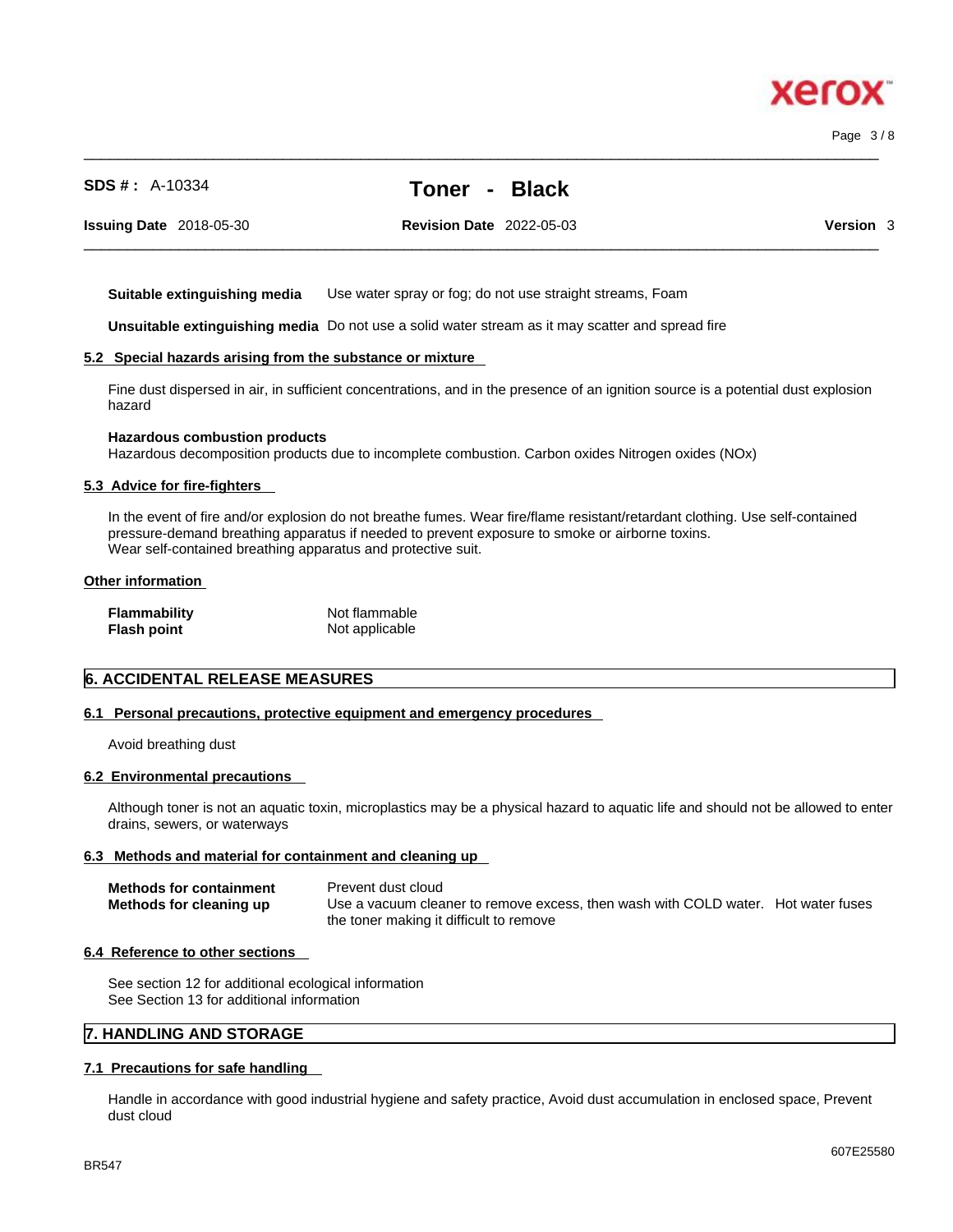# **Xerox**

 $\_$  ,  $\_$  ,  $\_$  ,  $\_$  ,  $\_$  ,  $\_$  ,  $\_$  ,  $\_$  ,  $\_$  ,  $\_$  ,  $\_$  ,  $\_$  ,  $\_$  ,  $\_$  ,  $\_$  ,  $\_$  ,  $\_$  ,  $\_$  ,  $\_$  ,  $\_$  ,  $\_$  ,  $\_$  ,  $\_$  ,  $\_$  ,  $\_$  ,  $\_$  ,  $\_$  ,  $\_$  ,  $\_$  ,  $\_$  ,  $\_$  ,  $\_$  ,  $\_$  ,  $\_$  ,  $\_$  ,  $\_$  ,  $\_$  , Page 4 / 8

| <b>SDS #: A-10334</b>                                                                                                                       | <b>Black</b><br>Toner -                                                                                                                                                                                      |                  |
|---------------------------------------------------------------------------------------------------------------------------------------------|--------------------------------------------------------------------------------------------------------------------------------------------------------------------------------------------------------------|------------------|
| Issuing Date 2018-05-30                                                                                                                     | <b>Revision Date 2022-05-03</b>                                                                                                                                                                              | <b>Version</b> 3 |
| <b>Hygiene measures</b>                                                                                                                     | None under normal use conditions                                                                                                                                                                             |                  |
|                                                                                                                                             | 7.2 Conditions for safe storage, including any incompatibilities                                                                                                                                             |                  |
|                                                                                                                                             | Keep container tightly closed in a dry and well-ventilated place, Store at room temperature                                                                                                                  |                  |
| 7.3 Specific end uses                                                                                                                       |                                                                                                                                                                                                              |                  |
| Xerographic printing                                                                                                                        |                                                                                                                                                                                                              |                  |
| 8. EXPOSURE CONTROLS/PERSONAL PROTECTION                                                                                                    |                                                                                                                                                                                                              |                  |
| 8.1 Control parameters                                                                                                                      |                                                                                                                                                                                                              |                  |
| <b>Xerox Exposure Limit</b><br><b>Xerox Exposure Limit</b>                                                                                  | 2.5 mg/m $3$ (total dust)<br>0.4 mg/m <sup>3</sup> (respirable dust)                                                                                                                                         |                  |
| 8.2 Exposure controls                                                                                                                       |                                                                                                                                                                                                              |                  |
| <b>Engineering measures</b>                                                                                                                 | None under normal use conditions                                                                                                                                                                             |                  |
| <b>Personal protective equipment</b>                                                                                                        |                                                                                                                                                                                                              |                  |
| <b>Eye/face protection</b><br><b>Hand protection</b><br>Skin and body protection<br><b>Respiratory protection</b><br><b>Thermal hazards</b> | No special protective equipment required<br>No special protective equipment required<br>No special protective equipment required<br>No special protective equipment required<br>None under normal processing |                  |
| <b>Environmental Exposure Controls</b><br><b>Environmental Exposure</b><br><b>Controls</b>                                                  | Keep out of drains, sewers, ditches and waterways                                                                                                                                                            |                  |
| 9. PHYSICAL AND CHEMICAL PROPERTIES                                                                                                         |                                                                                                                                                                                                              |                  |
| 9.1 Information on basic physical and chemical properties                                                                                   |                                                                                                                                                                                                              |                  |
| Appearance                                                                                                                                  | Faint<br>Powder<br>Odour                                                                                                                                                                                     |                  |

| <b>Physical state</b><br>Colour                                                          | Solid<br><b>Black</b>                             | <b>Odour threshold</b><br>рH | Not applicable<br>Not applicable |  |
|------------------------------------------------------------------------------------------|---------------------------------------------------|------------------------------|----------------------------------|--|
| <b>Flash point</b>                                                                       | Not applicable                                    |                              |                                  |  |
| <b>Melting / Freezing Point</b><br><b>Boiling point/boiling range</b><br>Softening point | Not applicable<br>Not applicable<br>$49 - 60 °C$  | $120 - 140$ °F               |                                  |  |
| <b>Evaporation rate</b><br><b>Flammability</b><br><b>Flammability Limits in Air</b>      | Not applicable<br>Not flammable<br>Not applicable |                              |                                  |  |
| <b>Explosive Limits</b>                                                                  | No data available                                 |                              |                                  |  |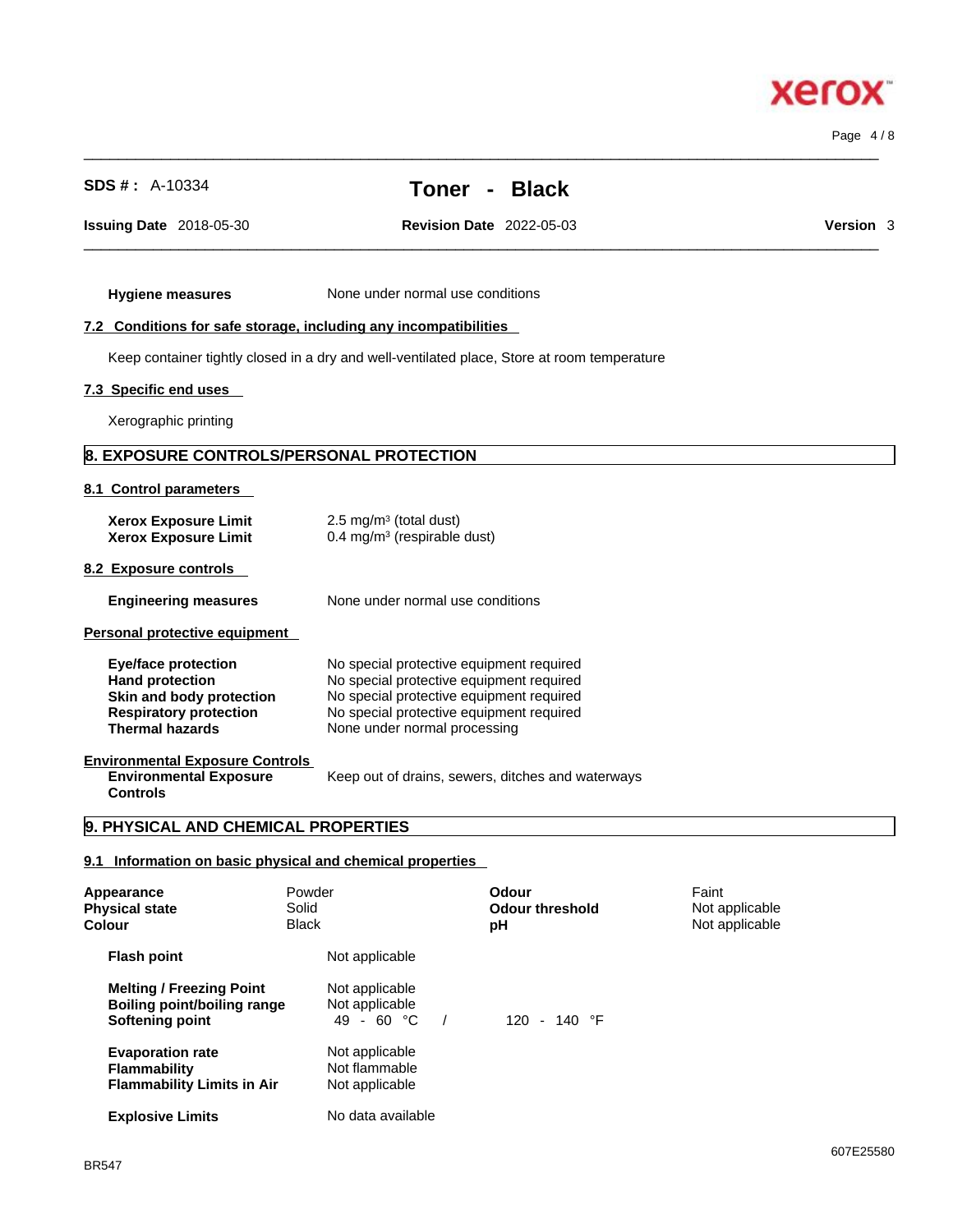x

**Xero** 

# **SDS # :** A-10334 **Toner - Black**

 $\_$  ,  $\_$  ,  $\_$  ,  $\_$  ,  $\_$  ,  $\_$  ,  $\_$  ,  $\_$  ,  $\_$  ,  $\_$  ,  $\_$  ,  $\_$  ,  $\_$  ,  $\_$  ,  $\_$  ,  $\_$  ,  $\_$  ,  $\_$  ,  $\_$  ,  $\_$  ,  $\_$  ,  $\_$  ,  $\_$  ,  $\_$  ,  $\_$  ,  $\_$  ,  $\_$  ,  $\_$  ,  $\_$  ,  $\_$  ,  $\_$  ,  $\_$  ,  $\_$  ,  $\_$  ,  $\_$  ,  $\_$  ,  $\_$  ,

**Issuing Date** 2018-05-30 **Revision Date** 2022-05-03

| Issuing Date | 2018-05-30 | <b>Revision Date</b> | 2022-05-03 | Version |  |
|--------------|------------|----------------------|------------|---------|--|
|              |            |                      |            |         |  |

| Vapour pressure<br>Vapour density<br><b>Specific gravity</b><br><b>Water solubility</b><br><b>Partition coefficient</b><br><b>Autoignition temperature</b><br><b>Decomposition temperature</b><br><b>Viscosity</b> | Not applicable<br>Not applicable<br>$1 - 2$<br>Negligible<br>Not applicable<br>Not applicable<br>Not determined<br>Not applicable           |
|--------------------------------------------------------------------------------------------------------------------------------------------------------------------------------------------------------------------|---------------------------------------------------------------------------------------------------------------------------------------------|
| <b>Explosive properties</b>                                                                                                                                                                                        | Fine dust dispersed in air, in sufficient concentrations, and in the presence of an ignition<br>source is a potential dust explosion hazard |
| <b>Oxidising properties</b>                                                                                                                                                                                        | Not applicable                                                                                                                              |
| .                                                                                                                                                                                                                  |                                                                                                                                             |

#### **9.2 Other information**

None

#### **10. STABILITY AND REACTIVITY**

#### **10.1 Reactivity**

No dangerous reaction known under conditions of normal use

#### **10.2 Chemical stability**

Stable under normal conditions

#### **10.3 Possibility of hazardous reactions**

| <b>Hazardous reactions</b> | None under normal processing            |
|----------------------------|-----------------------------------------|
| Hazardous polymerisation   | Hazardous polymerisation does not occur |

#### **10.4 Conditions to avoid**

Prevent dust cloud, Fine dust dispersed in air, in sufficient concentrations, and in the presence of an ignition source is a potential dust explosion hazard

#### **10.5 Incompatible Materials**

None

#### **10.6 Hazardous decomposition products**

None under normal use

#### **11. TOXICOLOGICAL INFORMATION**

*The toxicity data noted below is based on the test results of similar reprographic materials.* 

#### **11.1 Information on toxicological effects**

**Acute toxicity**

*Product Information* .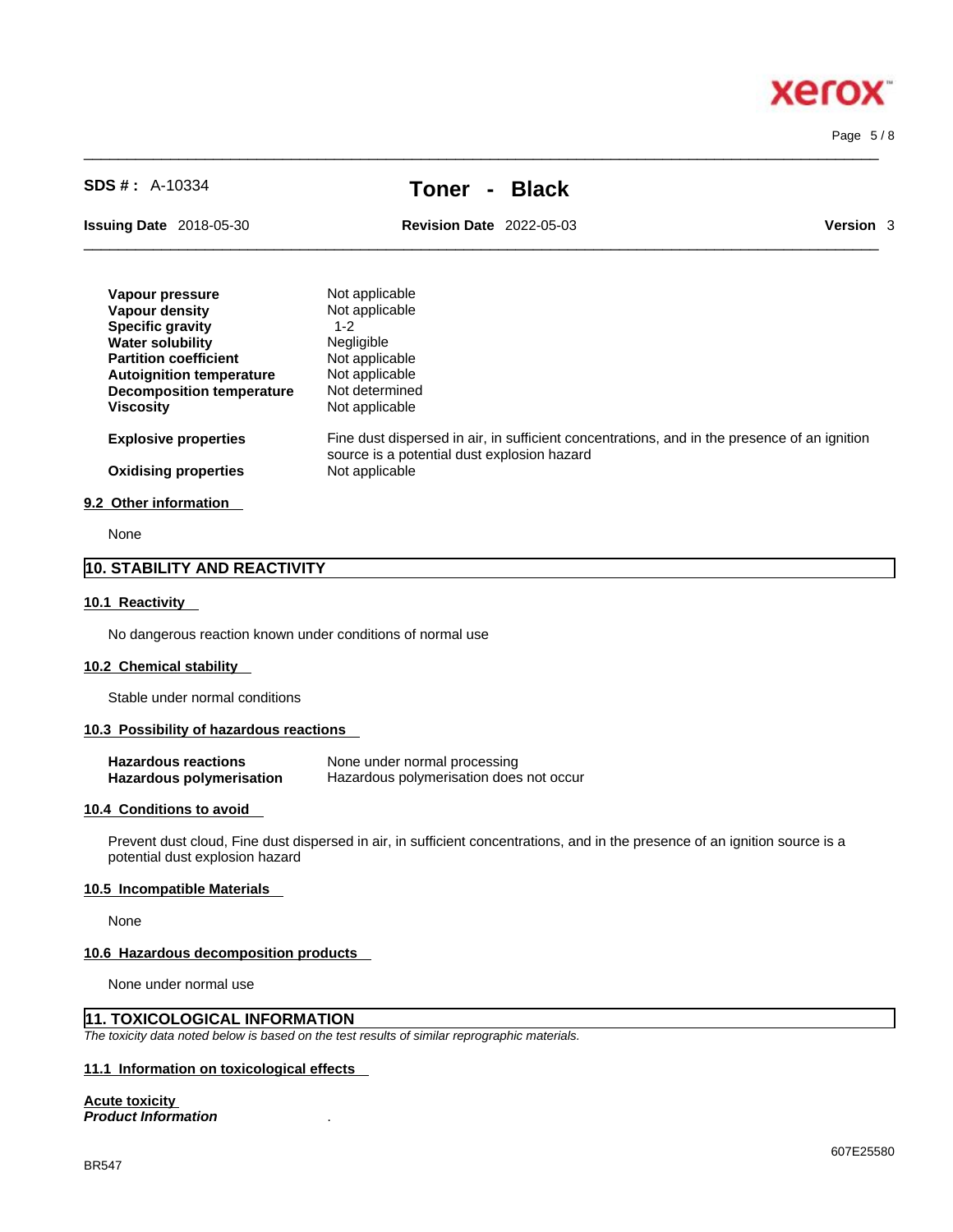Page 6 / 8

**Xerox** 

| <b>SDS #:</b> A-10334                                                                                                   | Toner - Black                                                                                                                                                                                                                                                                                                                                                                                                                                                                                                                                                                                                                                                                                                                                                                                                                                                                                                                                                                                                                                                                                                                                                                                                                                                                                                                                                                                                                                                                                                                                                     |           |
|-------------------------------------------------------------------------------------------------------------------------|-------------------------------------------------------------------------------------------------------------------------------------------------------------------------------------------------------------------------------------------------------------------------------------------------------------------------------------------------------------------------------------------------------------------------------------------------------------------------------------------------------------------------------------------------------------------------------------------------------------------------------------------------------------------------------------------------------------------------------------------------------------------------------------------------------------------------------------------------------------------------------------------------------------------------------------------------------------------------------------------------------------------------------------------------------------------------------------------------------------------------------------------------------------------------------------------------------------------------------------------------------------------------------------------------------------------------------------------------------------------------------------------------------------------------------------------------------------------------------------------------------------------------------------------------------------------|-----------|
| <b>Issuing Date 2018-05-30</b>                                                                                          | <b>Revision Date</b> 2022-05-03                                                                                                                                                                                                                                                                                                                                                                                                                                                                                                                                                                                                                                                                                                                                                                                                                                                                                                                                                                                                                                                                                                                                                                                                                                                                                                                                                                                                                                                                                                                                   | Version 3 |
| <b>Irritation</b><br>Oral LD50<br><b>Dermal LD50</b><br><b>LC50 Inhalation</b>                                          | No skin irritation, No eye irritation<br>$> 5$ g/kg (rat)<br>$> 5$ g/kg (rabbit)<br>$> 5$ mg/L (rat, 4 hr)                                                                                                                                                                                                                                                                                                                                                                                                                                                                                                                                                                                                                                                                                                                                                                                                                                                                                                                                                                                                                                                                                                                                                                                                                                                                                                                                                                                                                                                        |           |
| <b>Chronic toxicity</b><br>Product Information<br><b>Chronic effects</b><br>Carcinogenicity<br><b>Other information</b> | No known effects under normal use conditions<br>See "Other Information" in this section.<br>The IARC (International Agency for Research on Cancer) has listed carbon black as<br>"possibly carcinogenic to humans". However, Xerox has concluded that the presence of<br>carbon black in this mixture does not present a health hazard. The IARC classification is<br>based on studies evaluating pure, "free" carbon black. In contrast, toner is a formulation<br>composed of specially prepared polymer and a small amount of carbon black (or other<br>pigment). In the process of making toner, the small amount of carbon black becomes<br>encapsulated within a matrix. Xeroxhas performed extensive testing of toner, including a<br>chronic bioassay (test for potential carcinogenicity). Exposure to toner did not produce<br>evidence of cancer in exposed animals. The results were submitted to regulatory agencies<br>and published extensively.<br>The IARC (International Agency for Research on Cancer) has listed titanium dioxide as<br>"possibly carcinogenic to humans". However, Xerox has concluded that the presence of<br>titanium dioxide in this mixture does not present a health hazard. The IARC classification<br>is based on studies in rats using high concentrations of pure, unbound TiO2 particles of<br>respirable size. Epidemiological studies do not suggest a carcinogenic effects in humans.<br>In addition, the titanium dioxide in this mixture is encapsulated in a matrix or bound to the<br>surface of the toner. |           |
| Other toxic effects<br>Product Information<br><b>Sensitisation</b>                                                      | No sensitisation responses were observed                                                                                                                                                                                                                                                                                                                                                                                                                                                                                                                                                                                                                                                                                                                                                                                                                                                                                                                                                                                                                                                                                                                                                                                                                                                                                                                                                                                                                                                                                                                          |           |
| <b>Mutagenic effects</b><br><b>Reproductive toxicity</b>                                                                | Not mutagenic in AMES Test<br>This product does not contain any known or suspected reproductive hazards                                                                                                                                                                                                                                                                                                                                                                                                                                                                                                                                                                                                                                                                                                                                                                                                                                                                                                                                                                                                                                                                                                                                                                                                                                                                                                                                                                                                                                                           |           |
| <b>Target organ effects</b>                                                                                             | None known                                                                                                                                                                                                                                                                                                                                                                                                                                                                                                                                                                                                                                                                                                                                                                                                                                                                                                                                                                                                                                                                                                                                                                                                                                                                                                                                                                                                                                                                                                                                                        |           |
| Other adverse effects<br><b>Aspiration Hazard</b>                                                                       | None known<br>Not applicable                                                                                                                                                                                                                                                                                                                                                                                                                                                                                                                                                                                                                                                                                                                                                                                                                                                                                                                                                                                                                                                                                                                                                                                                                                                                                                                                                                                                                                                                                                                                      |           |

 $\_$  ,  $\_$  ,  $\_$  ,  $\_$  ,  $\_$  ,  $\_$  ,  $\_$  ,  $\_$  ,  $\_$  ,  $\_$  ,  $\_$  ,  $\_$  ,  $\_$  ,  $\_$  ,  $\_$  ,  $\_$  ,  $\_$  ,  $\_$  ,  $\_$  ,  $\_$  ,  $\_$  ,  $\_$  ,  $\_$  ,  $\_$  ,  $\_$  ,  $\_$  ,  $\_$  ,  $\_$  ,  $\_$  ,  $\_$  ,  $\_$  ,  $\_$  ,  $\_$  ,  $\_$  ,  $\_$  ,  $\_$  ,  $\_$  ,

11.2 Information on other hazards

**Endocrine disrupting properties** This product does not contain any known or suspected endocrine disruptors

# **12. ECOLOGICAL INFORMATION**

#### **12.1 Toxicity**

EC50/72h/algae = 1000 mg/L  $EC50/48h/daphnia = 1000 mg/L$  $LC50/96h/fish = 1000 mg/L$ 

#### **12.2 Persistence and degradability**

Not readily biodegradable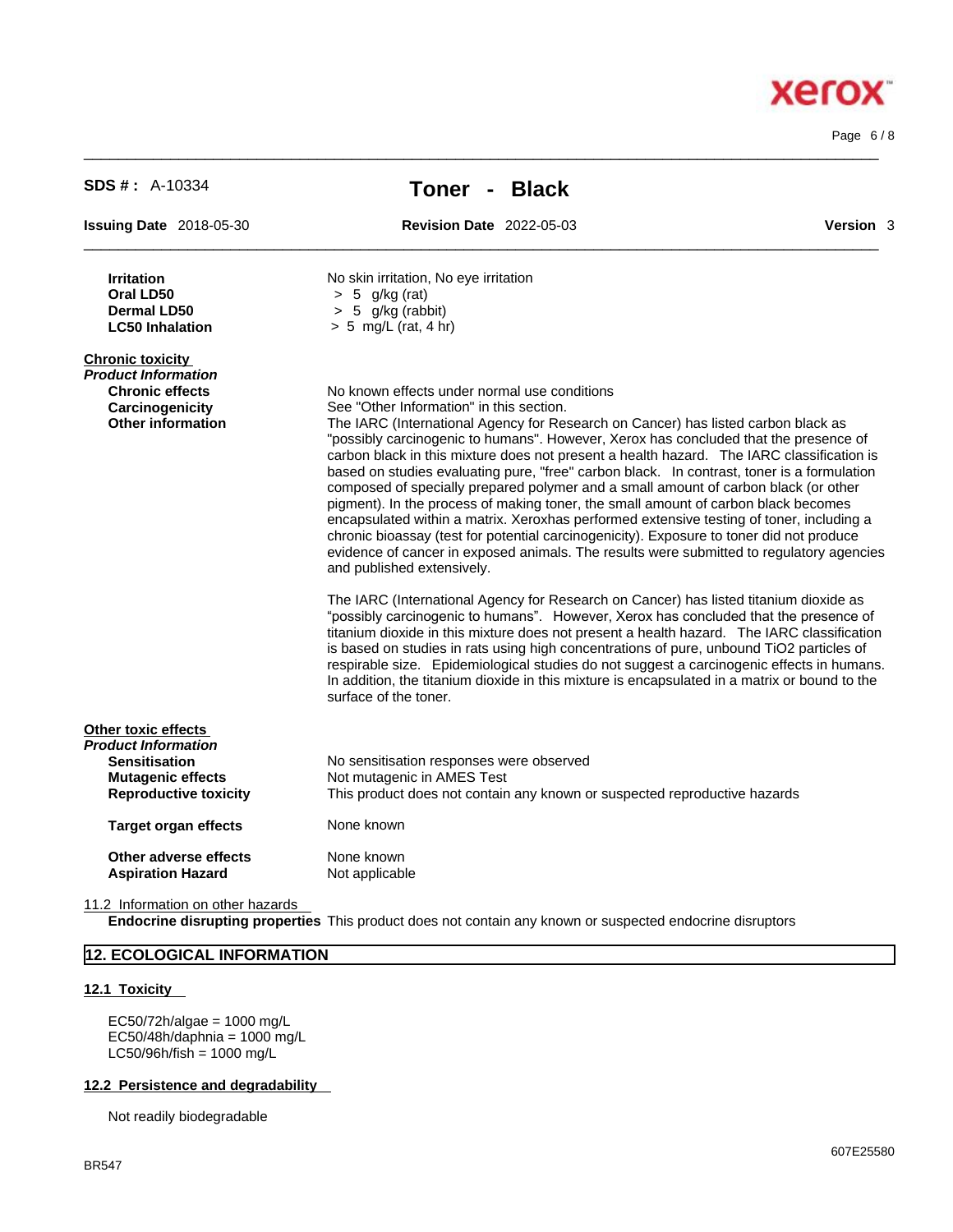Page 7 / 8

xero

# **SDS # :** A-10334 **Toner - Black**

 $\_$  ,  $\_$  ,  $\_$  ,  $\_$  ,  $\_$  ,  $\_$  ,  $\_$  ,  $\_$  ,  $\_$  ,  $\_$  ,  $\_$  ,  $\_$  ,  $\_$  ,  $\_$  ,  $\_$  ,  $\_$  ,  $\_$  ,  $\_$  ,  $\_$  ,  $\_$  ,  $\_$  ,  $\_$  ,  $\_$  ,  $\_$  ,  $\_$  ,  $\_$  ,  $\_$  ,  $\_$  ,  $\_$  ,  $\_$  ,  $\_$  ,  $\_$  ,  $\_$  ,  $\_$  ,  $\_$  ,  $\_$  ,  $\_$  ,

 $\_$  ,  $\_$  ,  $\_$  ,  $\_$  ,  $\_$  ,  $\_$  ,  $\_$  ,  $\_$  ,  $\_$  ,  $\_$  ,  $\_$  ,  $\_$  ,  $\_$  ,  $\_$  ,  $\_$  ,  $\_$  ,  $\_$  ,  $\_$  ,  $\_$  ,  $\_$  ,  $\_$  ,  $\_$  ,  $\_$  ,  $\_$  ,  $\_$  ,  $\_$  ,  $\_$  ,  $\_$  ,  $\_$  ,  $\_$  ,  $\_$  ,  $\_$  ,  $\_$  ,  $\_$  ,  $\_$  ,  $\_$  ,  $\_$  , **Issuing Date** 2018-05-30 **Revision Date** 2022-05-03 **Version** 3

#### **12.3 Bioaccumulative potential**

Bioaccumulation is unlikely

#### **12.4 Mobility in soil**

Insoluble in water

#### **12.5 Results of PBT and vPvB assessment**

Not a PBT according to REACH Annex XIII

#### **12.6 Endocrine disrupting properties**

This product does not contain any known or suspected endocrine disruptors

#### **12.7 Other adverse effects**

Although toner is not an aquatic toxin, microplastics may be a physical hazard to aquatic life and should not be allowed to enter drains, sewers, or waterways.

| <b>13. DISPOSAL CONSIDERATIONS</b> |                                                                                                                                                                             |  |  |  |  |
|------------------------------------|-----------------------------------------------------------------------------------------------------------------------------------------------------------------------------|--|--|--|--|
| 13.1 Waste treatment methods       |                                                                                                                                                                             |  |  |  |  |
| <b>Waste Disposal Method</b>       | Can be landfilled or incinerated, when in compliance with local regulations<br>If incineration is to be carried out, care must be exercised to prevent dust clouds forming. |  |  |  |  |
| <b>EWC Waste Disposal No.</b>      | 08 03 18                                                                                                                                                                    |  |  |  |  |

**Other information** Although toner is not an aquatic toxin, microplastics may be a physical hazard to aquatic life and should not be allowed to enter drains, sewers, or waterways.

# **14. TRANSPORT INFORMATION**

#### **14.1 UN/ID No**

Not regulated

#### **14.2 Proper shipping name**

Not regulated

#### **14.3 Transport hazard class(es)**

Not classified

#### **14.4 Packing Group**

Not applicable